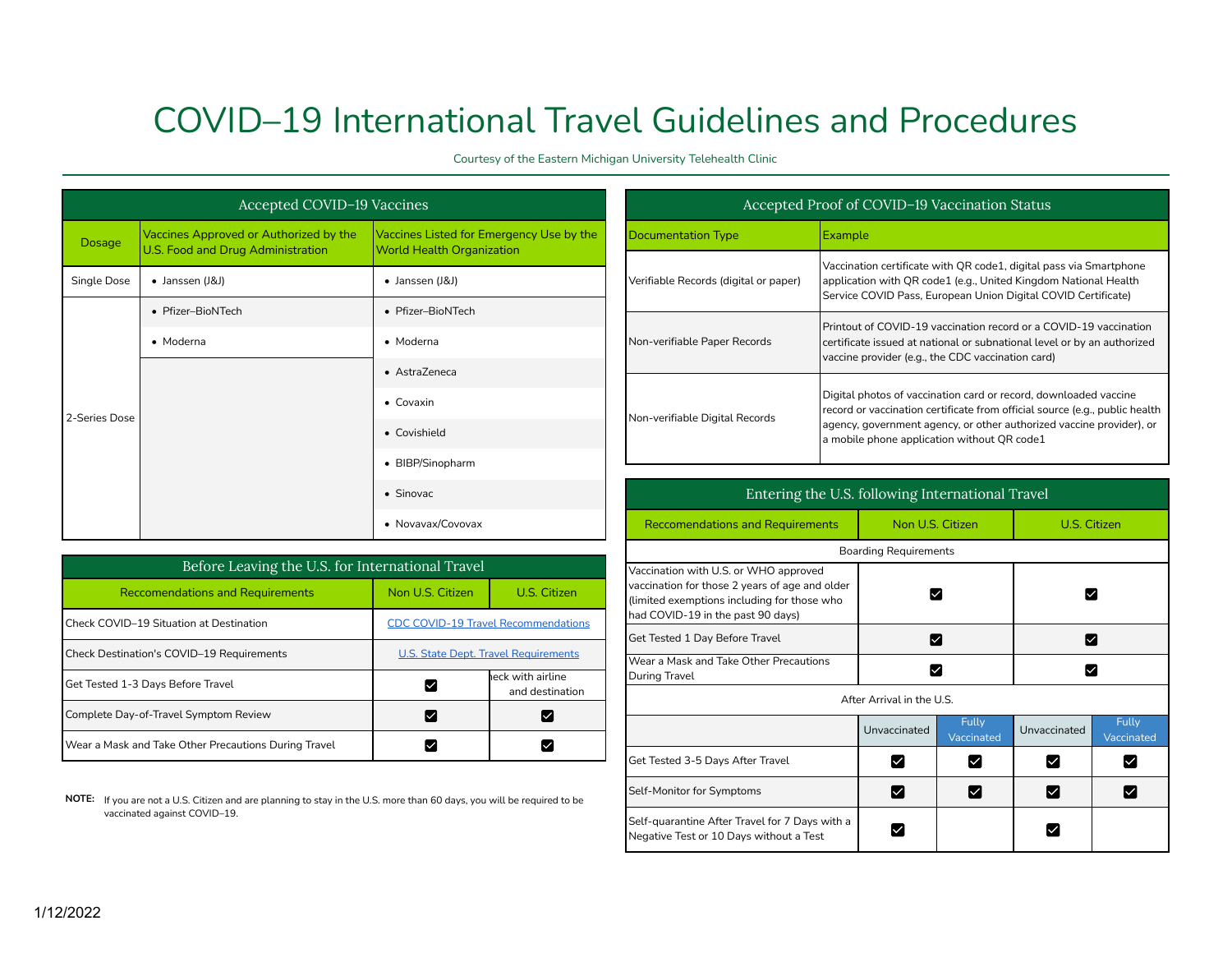### **EMU follows the CDC Guidelines for International and Domestic Travel**

# **Return to U.S. After International Travel**

You may have been exposed to COVID-19 on your travels. You may feel well and not have any symptoms, but you can still spread the virus to others. You and your travel companions (including children) may pose a risk to your family, friends, and community after your travel.

#### **FULLY VACCINATED TRAVELERS**

- Get tested with a viral test 3-5 days after travel.
	- o If your test is positive, isolate yourself to protect others from getting infected.
- Self-monitor for COVID-19 symptoms; isolate and get tested if you develop symptoms.

#### **UNVACCINATED TRAVELERS**

- Get tested with a viral test 3-5 days after travel AND stay home and self-quarantine for a full 7 days after travel.
	- $\circ$  Even if you test negative, stay home and self-quarantine for the full 7 days.
	- If your test is positive, *isolate* yourself to protect others from getting infected.  $\circ$
- If you don't get tested, stay home and self-quarantine for 10 days after travel.
- Avoid being around people who are at increased risk for severe illness for 14 days, whether you get tested or not.

# **Return from Domestic Travel**

The CDC does not require that domestic travelers undergo a mandatory federal quarantine, but CDC recommends you get tested AND stay home and self-quarantine after travel.

#### **FULLY VACCINATED TRAVELERS**

You do NOT need to get tested or self-quarantine if you are fully vaccinated or have recovered from COVID-19 in the past 3 months. You should still follow all other travel recommendations.

- Fully vaccinated travelers are less likely to get and spread COVID-19.
- People who are fully vaccinated with an FDA-authorized vaccine can travel safely within the United States:
	- o Fully vaccinated travelers do not need to get tested before or after travel unless their destination requires it
	- Fully vaccinated travelers do not need to self-quarantine
- Fully vaccinated travelers should still follow CDC's recommendations for traveling safely including:
	- $\circ$  Wear a mask over your nose and mouth